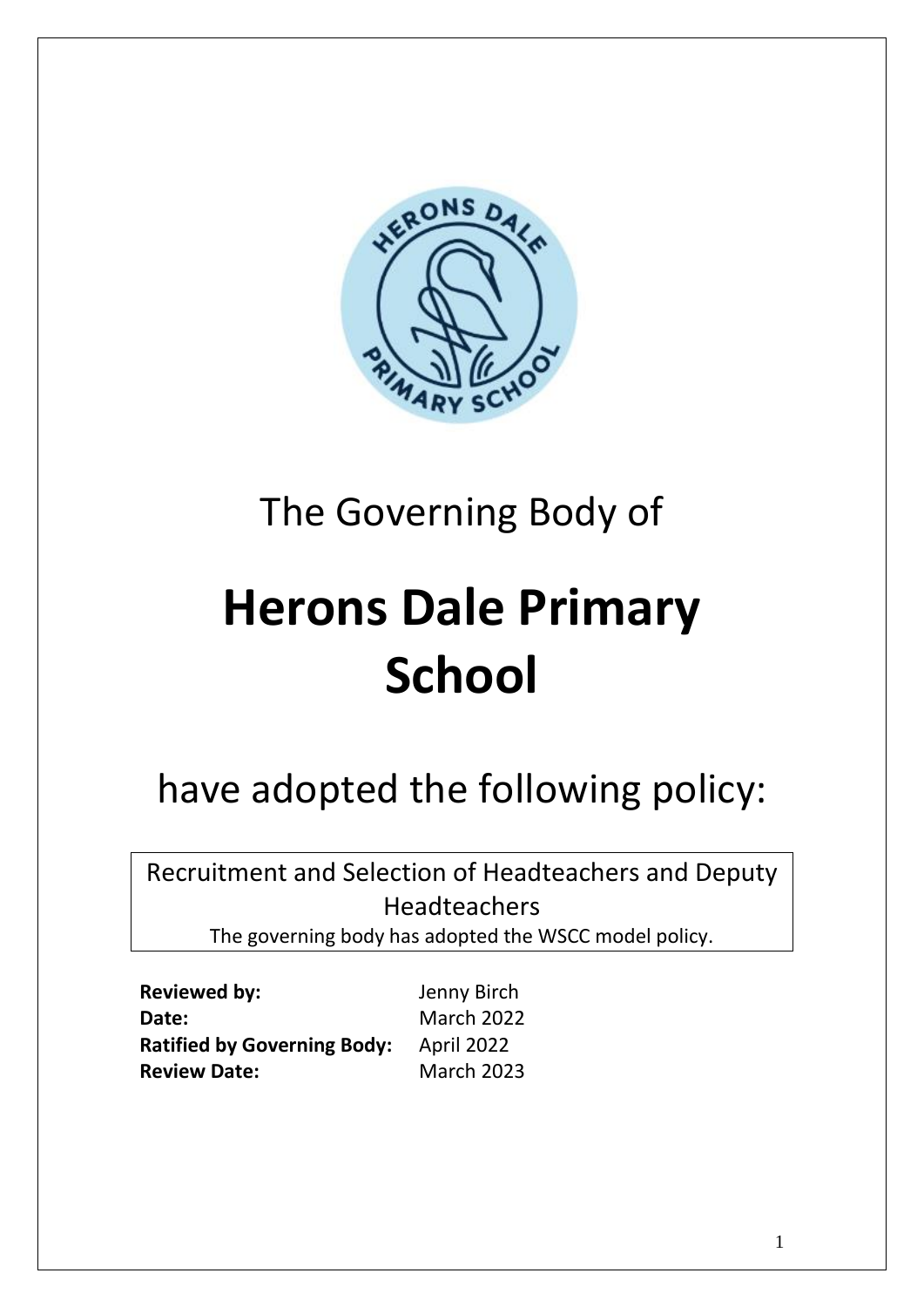# **1. Aim**

The aim of this document is to set out the best practice approach to the recruitment and selection of Head Teachers and Deputy Head Teachers, in line with The School Staffing (England) Regulations 2009. All school recruitment processes will be completed in accordance with the Safer Recruitment Policy adopted by the school.

## **2. Principles**

#### **General**

Governing bodies must have the skills at their disposal to carry out effective selection processes.

At least one person on any selection panel must have completed appropriate safer recruitment training (see Keeping Children Safe in [Education -](https://www.gov.uk/government/publications/keeping-children-safe-in-education--2) KCSIE for more information).

All schools must appoint staff in accordance with employment law.

Maintained schools must follow the requirements set out in the School Staffing (England) Regulations 2009.

With all appointments schools should, prior to appointment, take up references from the applicant's current or former employer.

#### **Headteacher Appointments**

Every maintained school must have a headteacher.

In maintained schools the governing body must notify the local authority in writing of any headteacher vacancy, advertise the post as appropriate (unless it considers it has good reason not to), and then appoint a selection panel.

In all schools governing bodies can adapt the process to suit the individual circumstances of both their own school and the type of appointment they wish to make, subject to their statutory responsibilities.

In maintained schools the panel established to make the headteacher appointment must seek ratification of its decision from the full governing body.

## **Deputy Headteacher Appointments**

There is no legal obligation for a school to have a deputy headteacher, or any limit on the number of deputies it may have.

#### **Avoiding Discrimination in Appointments**

When recruiting staff, employers and governing bodies must be aware of their responsibilities set out in the [Equality Act 2010.](https://www.gov.uk/guidance/equality-act-2010-guidance)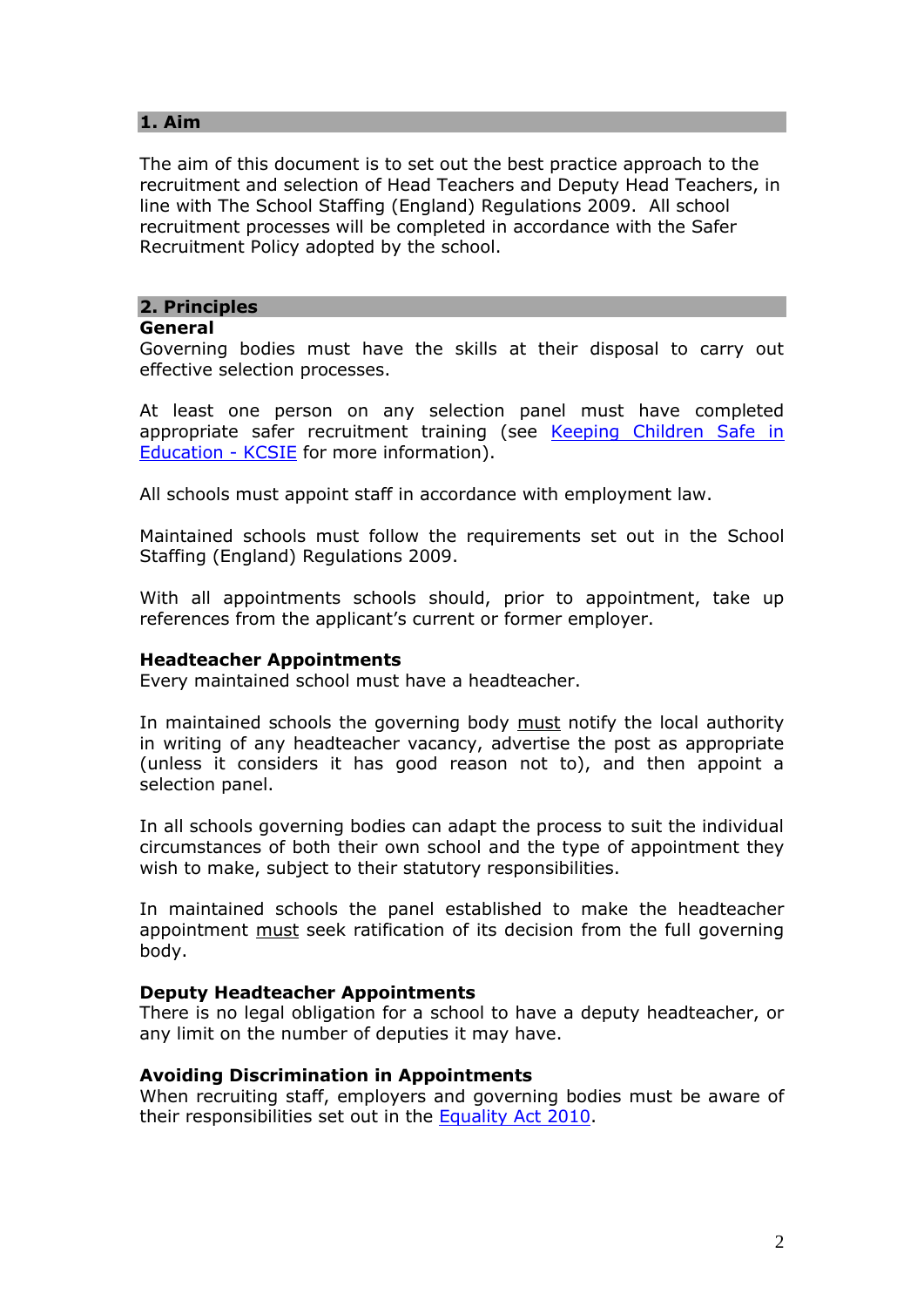Schools must not discriminate against any prospective employee on the basis of any protected characteristic (including race, sex or disability) in relation to appointments, pay and conditions.

For more details refer to the government document titled '[Staffing and](https://assets.publishing.service.gov.uk/government/uploads/system/uploads/attachment_data/file/1026591/Staff_Advice_Handbook_Update_-_October_2021.pdf)  [Employment Advice For Schools](https://assets.publishing.service.gov.uk/government/uploads/system/uploads/attachment_data/file/1026591/Staff_Advice_Handbook_Update_-_October_2021.pdf)', in particular section 2 'Appointing Staff' which covers headteacher and deputy headteacher appointments.

### **3. Background**

The School Staffing (England) Regulations 2009 describe the responsibilities that Governing Bodies have for the appointment, performance management and dismissal of all staff. The regulations specify that in Community, Voluntary Controlled, Community Special and Maintained Nursery schools, the Director of Operations Learning or his/her representative has a right to be present at selection panel meetings and interviews to offer advice.

The regulations provide governing bodies with specific parameters and certain discretions as to how they fill vacancies for Head Teachers and Deputy Head Teachers. This includes enabling the governing body, where it has a good reason, not to advertise and conduct a selection process for Head Teacher or Deputy Head Teacher. The local authority must appoint this person as outlined in the following regulations, SI 2009 no 2680, 'Education, England The School Staffing (England) Regulations 2009'.

This discretionary element needs to be managed within the context of general equalities legislation and safer recruitment practices.

#### **4. Policy Statement**

The governing body should only consider in very exceptional circumstances exercising their discretion not to advertise a vacancy and undergo a selection process for these two positions.

Exceptional circumstances will include:

- Where succession planning has identified an appropriate successor who was competitively appointed for this purpose.
- Where schools are amalgamating.
- Where both the Head Teacher and Deputy Head Teacher roles are vacant and a suitable candidate for the vacant Deputy Head Teacher role is identified as a result of completing the interviewing process for the Head Teacher role.

Prior to exercising this discretion, the governing body will take advice from the local authority officer assigned to the appointment to ensure that this decision is the right approach for the school and that it will not leave them open to challenge.

Where the Education & Skills Director's representative disagrees with the decision of the governing body this should be recorded in writing and